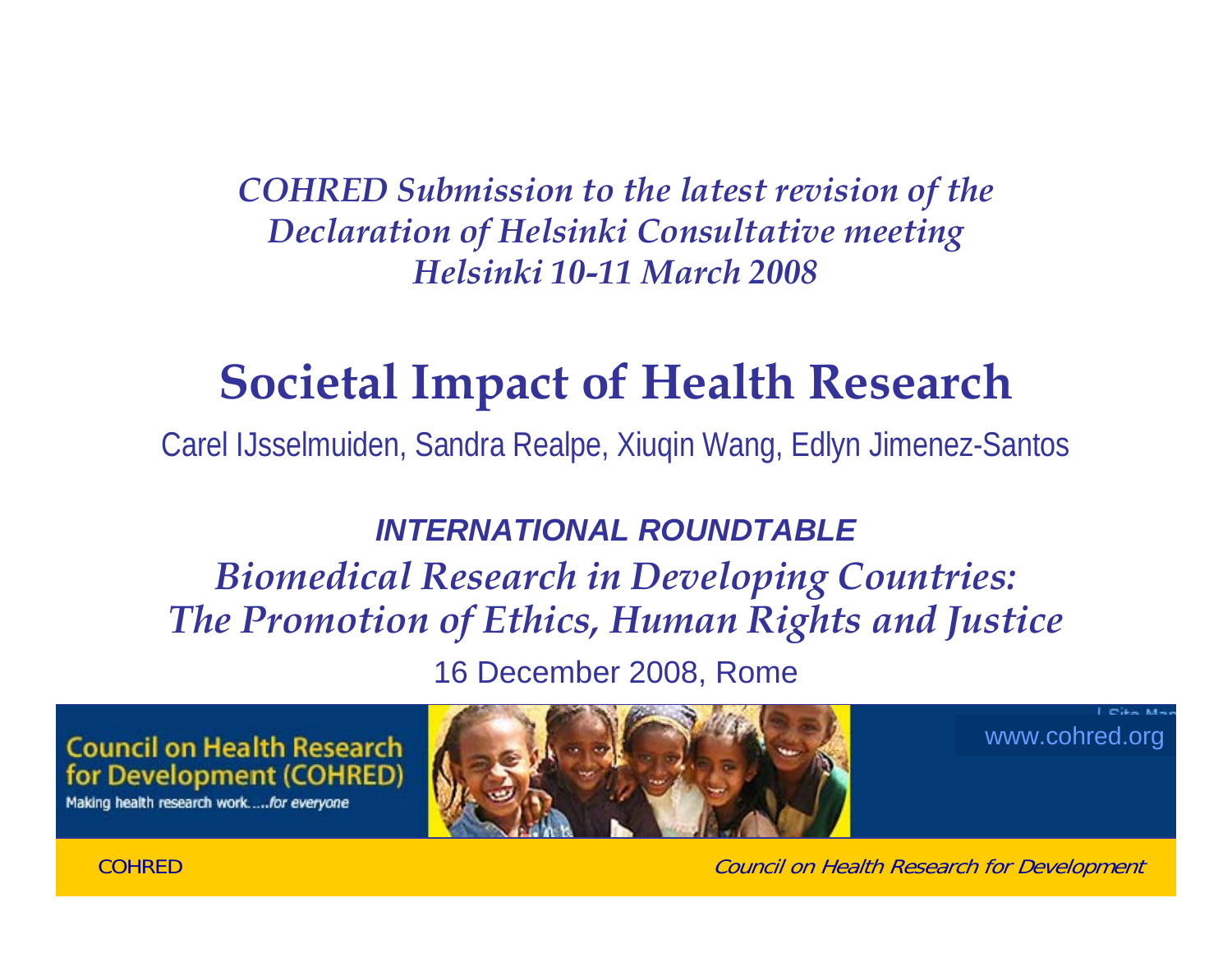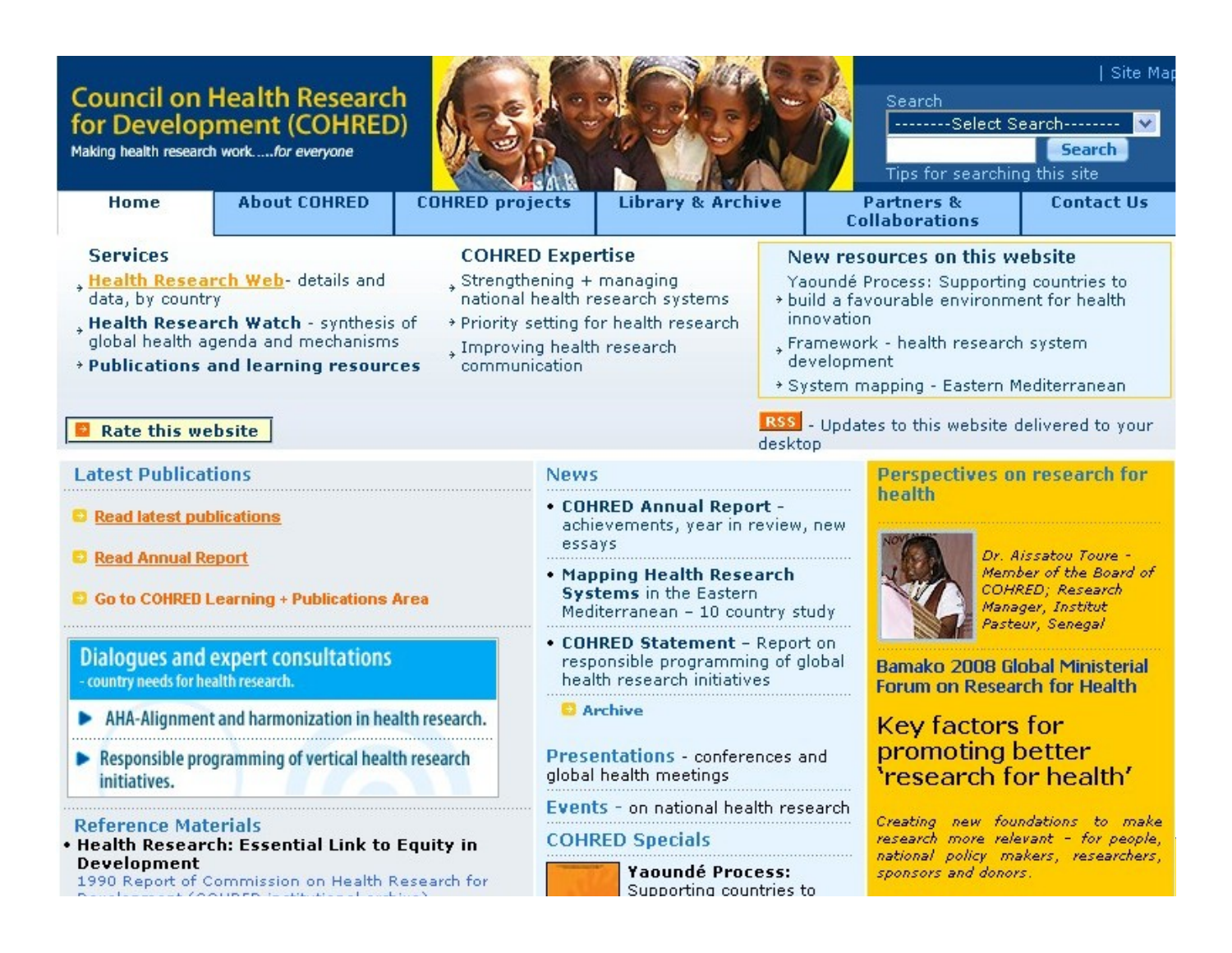

#### GFBR-Secretariat

- •• Managed by
	- COHRED on behalf of partners with twice yearly meeting of Steering Committee of **Partners**
- •• Staffed by
	- Half-time ethics officer
	- Full-time fellow from a developing country p.a.
- $\bullet$  Communicates through the:
	- GFBR Newsletter
	- GFBR Website
		- Webmaster is Aga Khan Univ, Pakistan

www.gfbronline.com

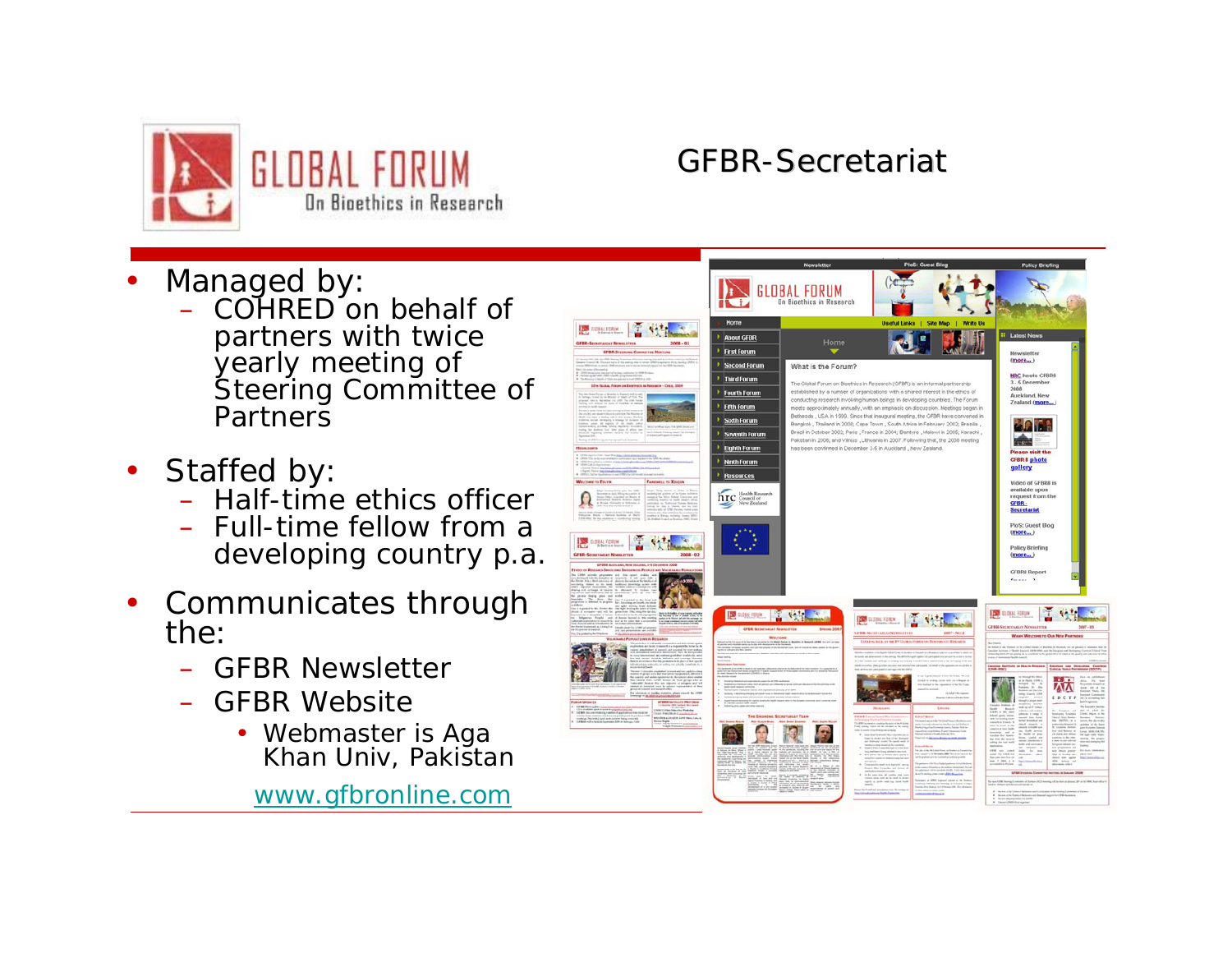

#### GFBR Partners 2008

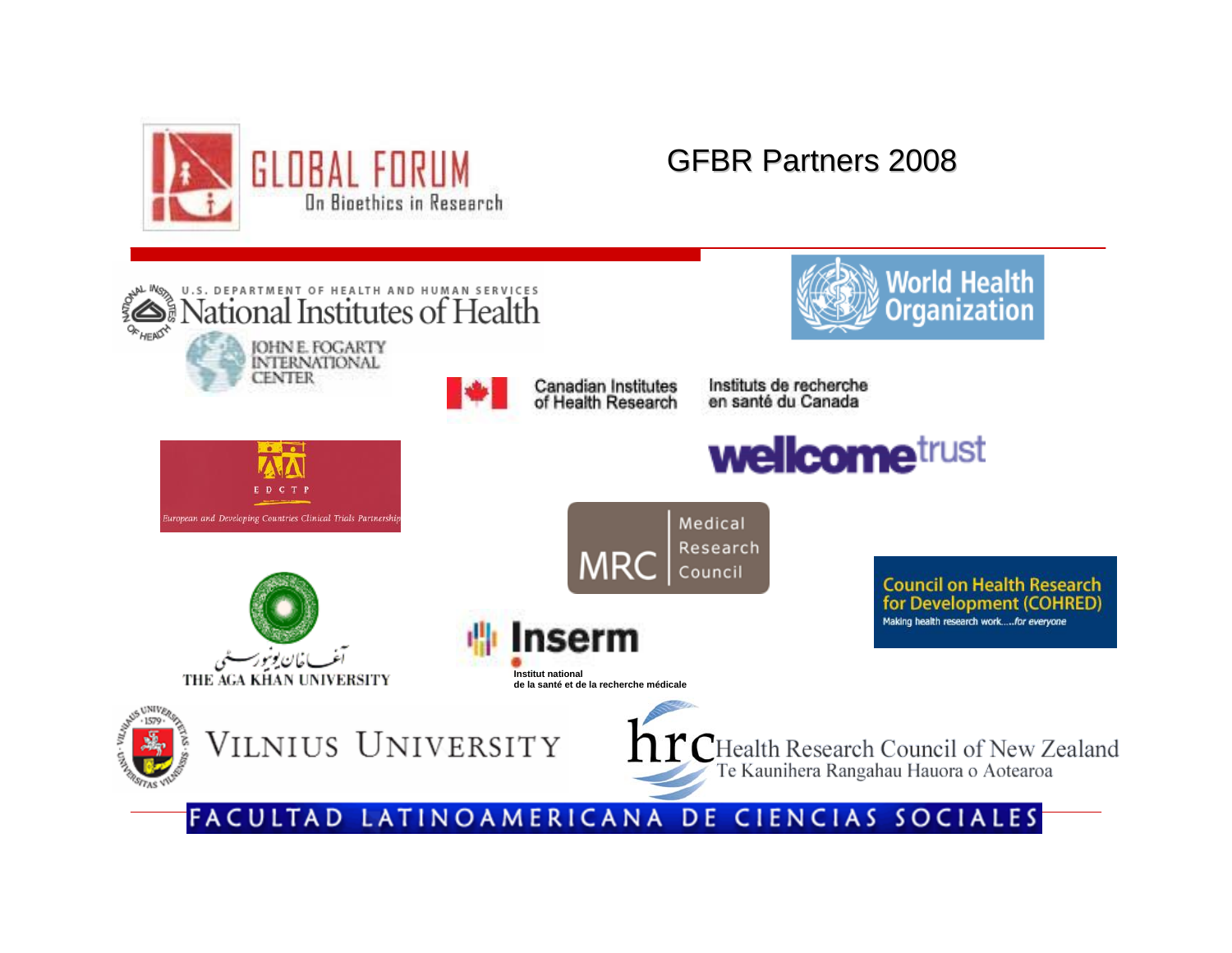

#### GFBR : Annual Meetings

GFBR1 Bethesda 1999**Partnerships between research sponsors and investigators involved in clinical trials in developing countries**

GFBR2 Bangkok 2000 **Capacity building for ethics review in developing countries**

GFBR3 Cape Town 2002 **Bioethics and public health research, including ethical guidelines related to post-trial access to drugs**

GFBR4 Brasilia 2002**Ethics of Genomic Research**

*GFBR10 Santiago September 2009 Conflicts of interest in health research* GFBR5 Paris GFBR5 Paris 2004 **Sharing the benefits from research in developing countries: equity and intellectual property**

GFBR6 Blantyre 2005 **What happens when the research is** 

**over? Post-trial obligations of researchers and sponsors**

GFBR7 Karachi GFBR7 Karachi2006 **Ethical issues in research involving public health, health systems, and health services**

GFBR8 Vilnius 2007**Fostering research ethics infrastructure in the developing world and transition societies**

*GFBR9 Auckland December 2008Ethics of research involving indigenous peoples and vulnerable populations*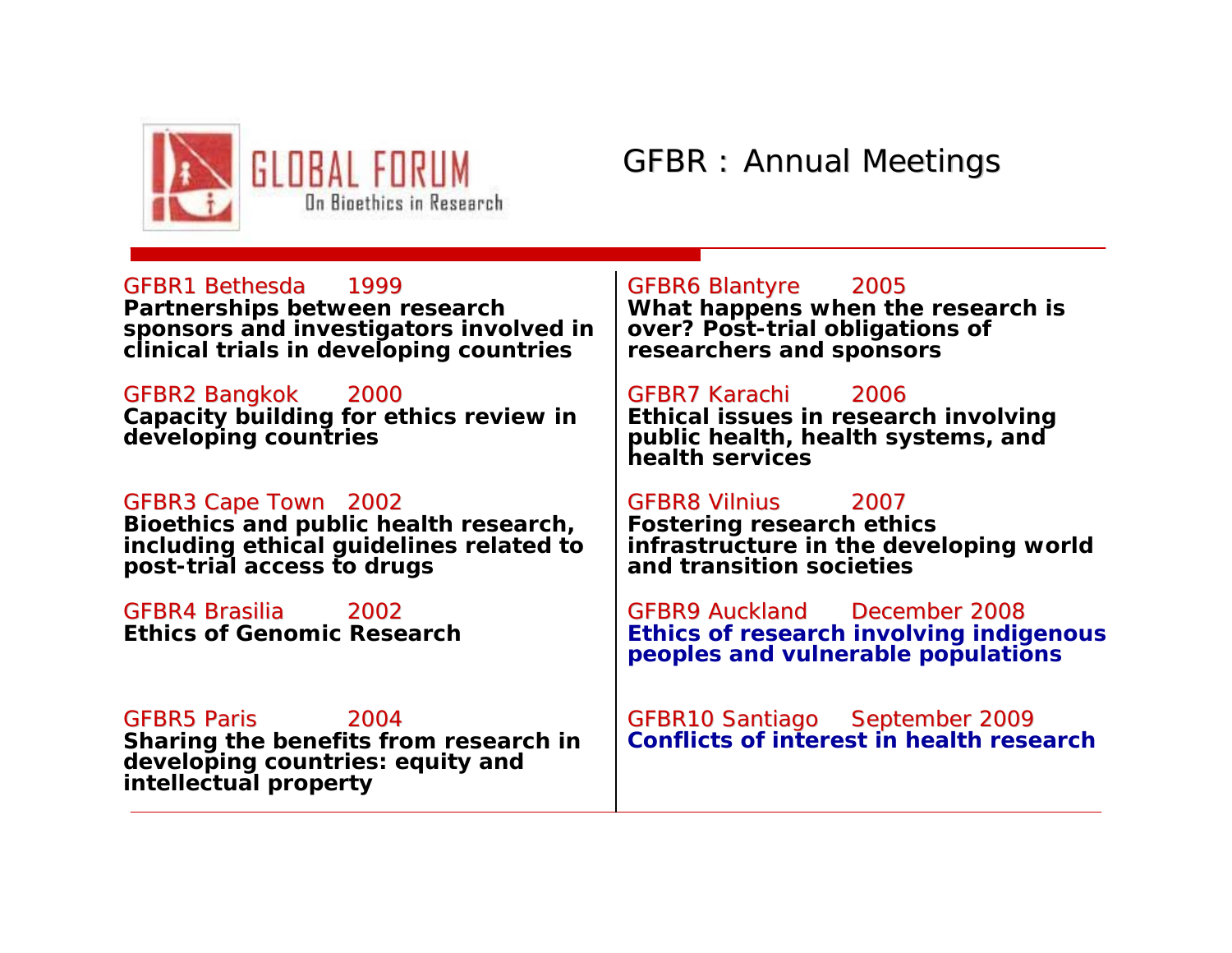## **Global Funding for Health Research has Grown**

Global funding for health research grew more than four times over the past two decades

- Large and increasing proportion of drug registration applications submitted to the US FDA included trials conducted in low and middle income countries
- In 2000 in LMICs, almost \$3.5 billions spent on clinical trials alone – up from virtually zero expenditure in 1990
- Such large increases in health research spending can have major unintended effects in the health sectors of low and middle income countries.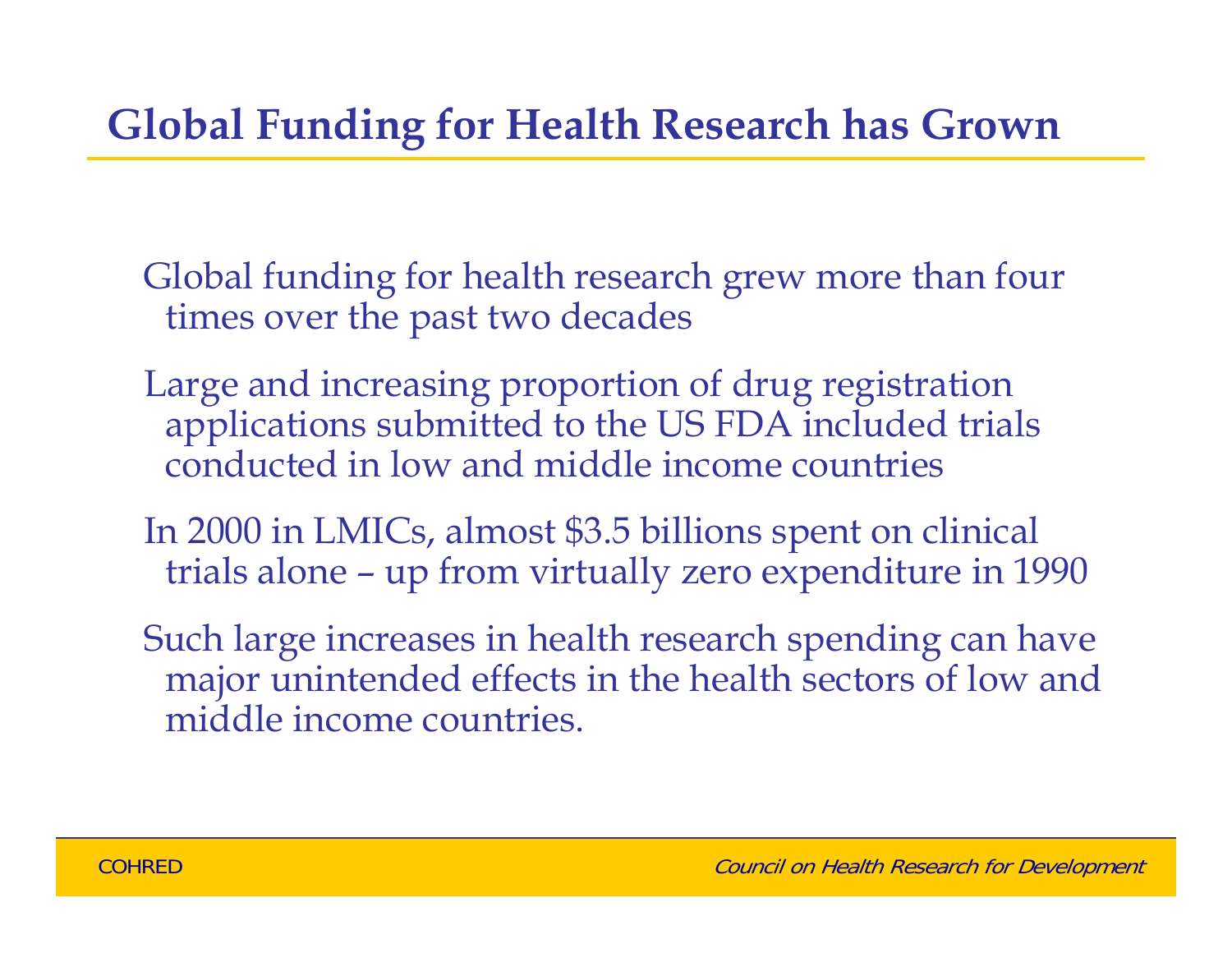Most of the funding for health research in low and middle income countries is spent on only three conditions: HIV/AIDS, TB and Malaria

But …

- Research into ageing and chronic diseases?
- •Research into childhood disability?
- Research into mental health?
- ... implementation research?
- •Neglected diseases?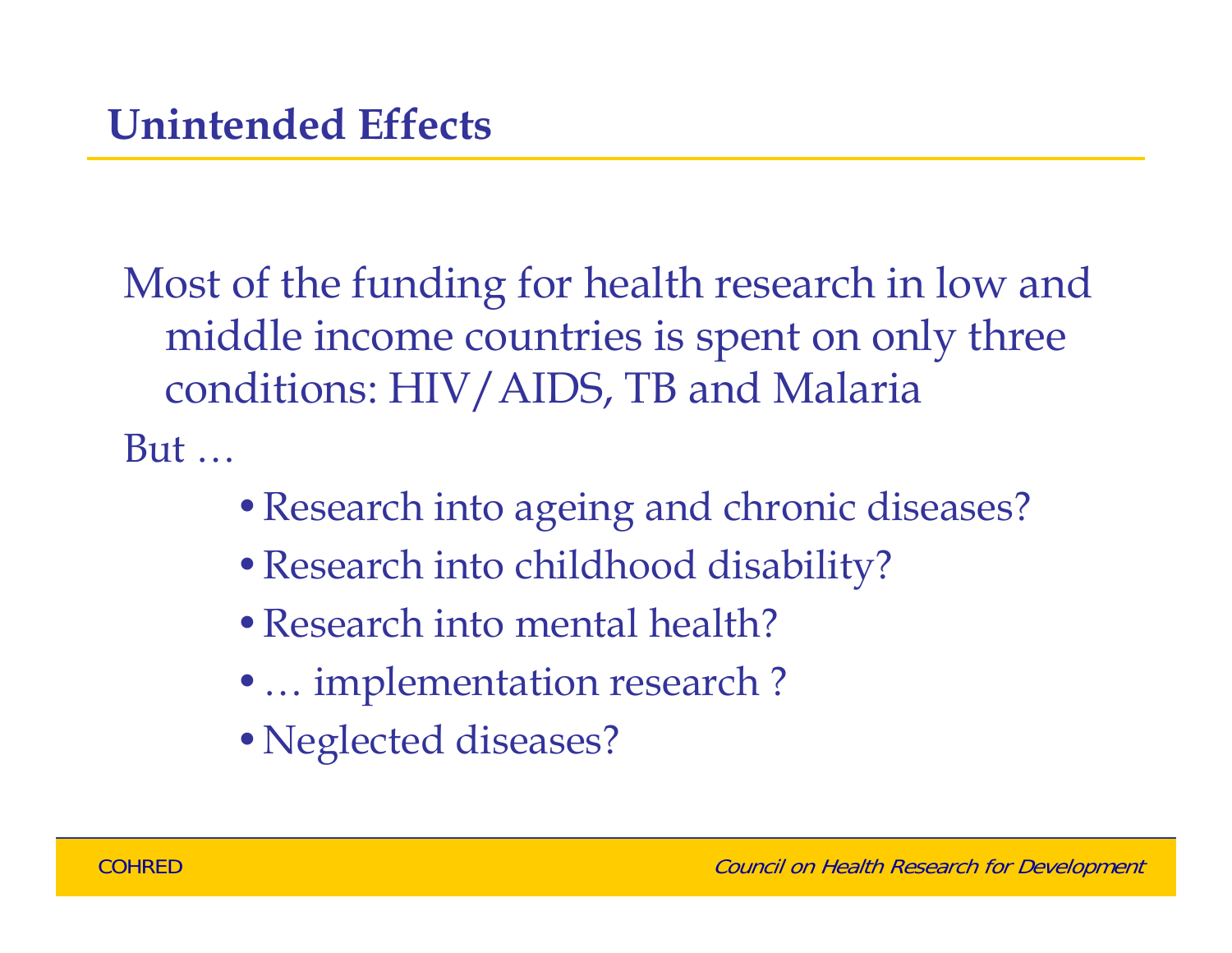The magnitude of funding even in single trials can introduce serious imbalances in health systems of resource poor countries

> • A drug trial conducted in Malawi (2006) recruited 40 nurses into the trial as observers; with salaries that were much higher than those paid in the public sector. This number was equivalent then to the total annual output of the Malawi nursing college.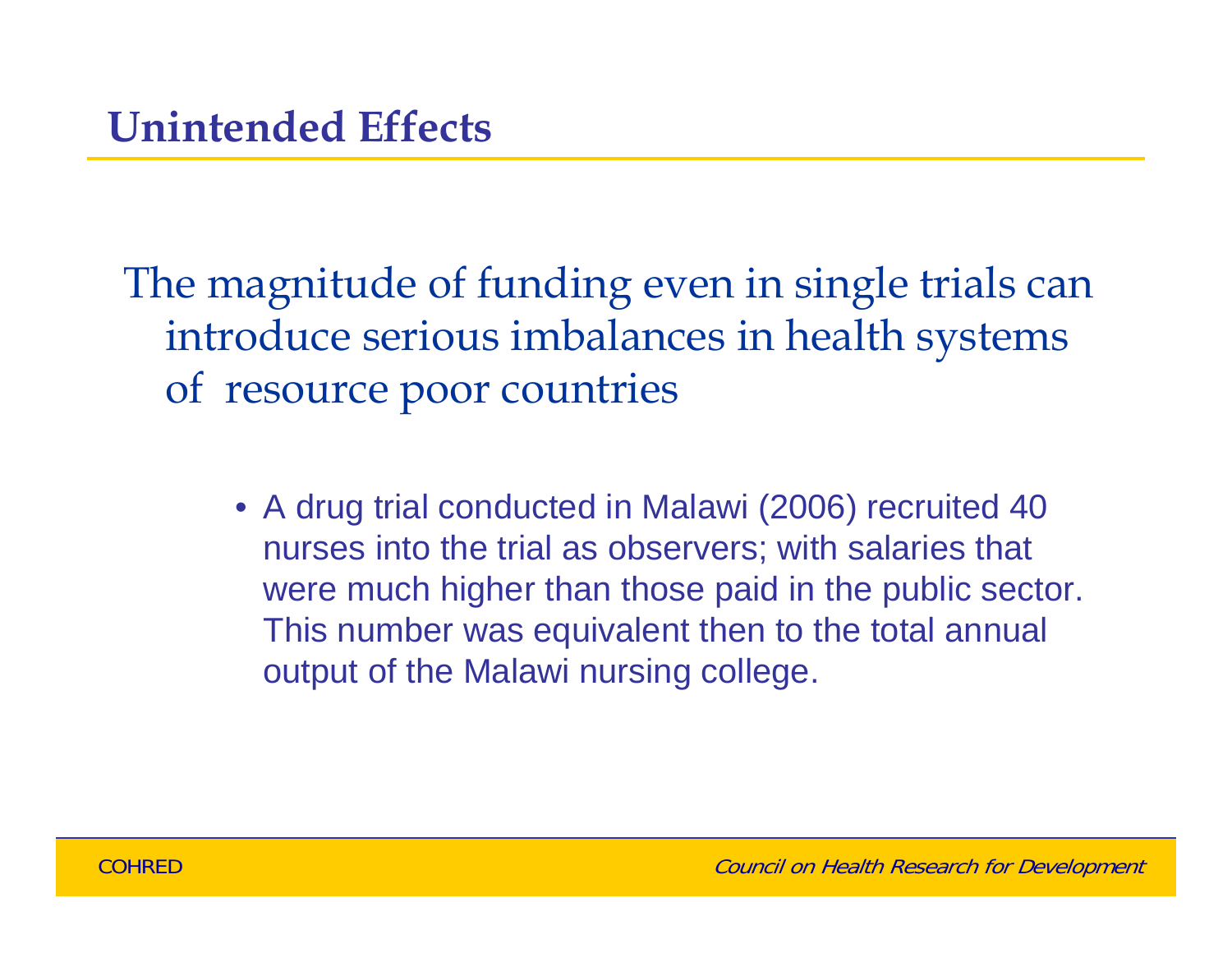- $\mathbb{R}^2$ **• Health research is important to achieve health,** equity and development
- $\mathbb{R}^3$ **Thus research priorities are set in many** countries
- $\mathcal{L}_{\mathcal{A}}$  (Internationally funded) health research often does not take national research priorities into consideration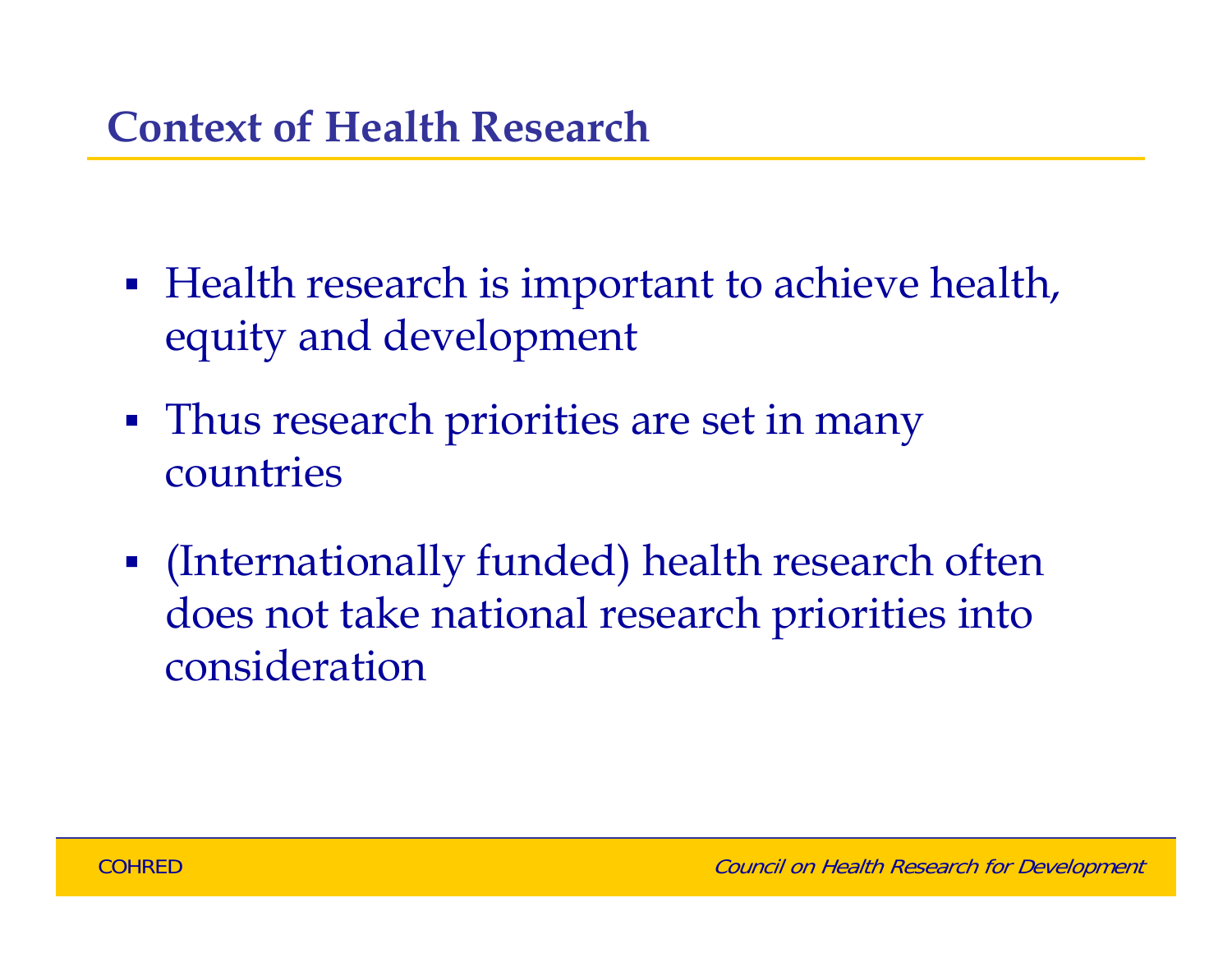## SOCIAL JUSTICE

- $\mathbb{R}^3$  Responsiveness of research to national research priorities: Is it unethical not to consider research priorities?
- BENEFICENCE/NON-MALEFICENCE
- $\mathcal{L}_{\mathcal{A}}$ Serious system disturbance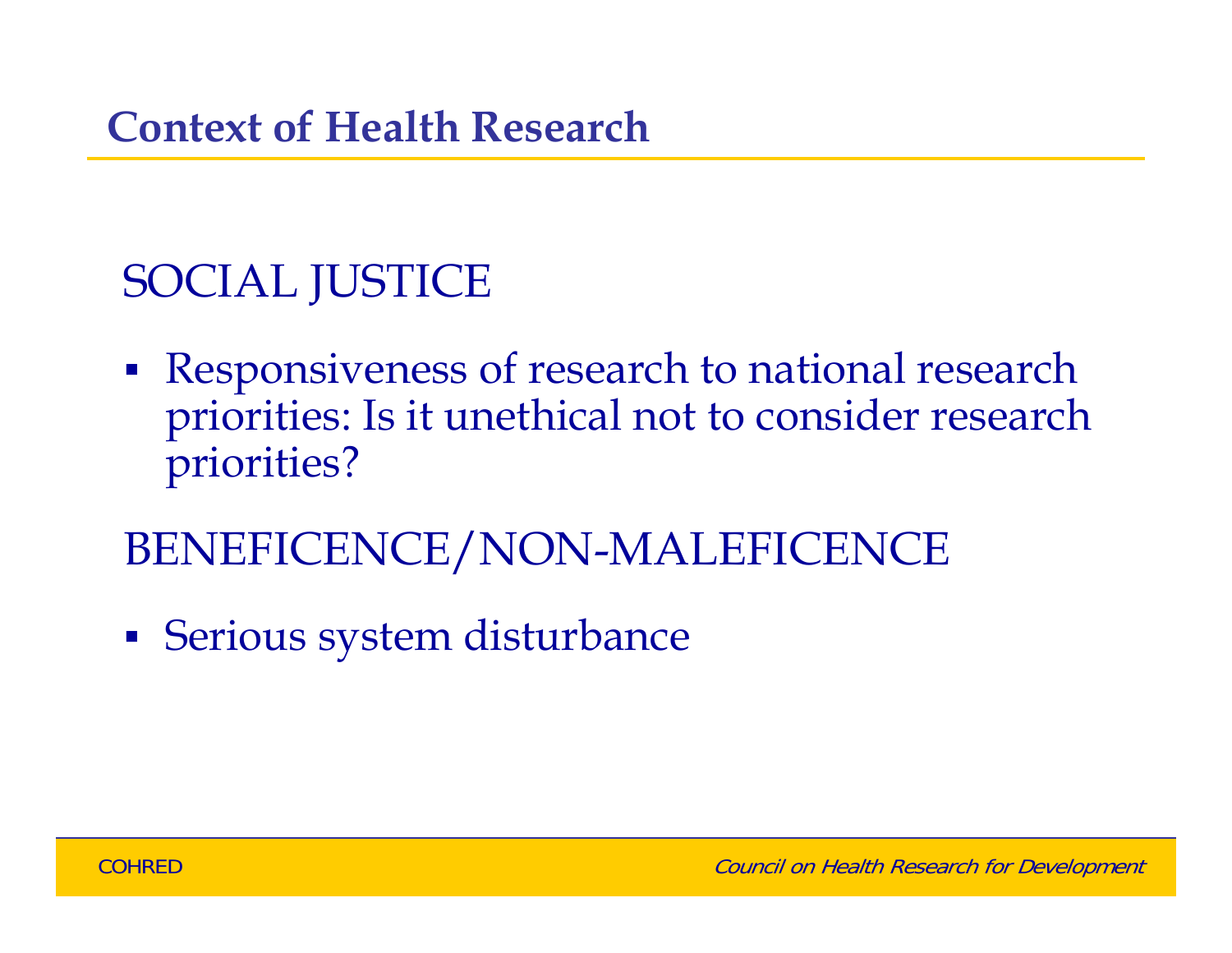- **Service Service Propose that RECs/IRBs include unintended** "health system effects" of health research in resource poor settings in the ethical analysis of research protocols
- **Try to get it included in recent round of** revisions of the DoH.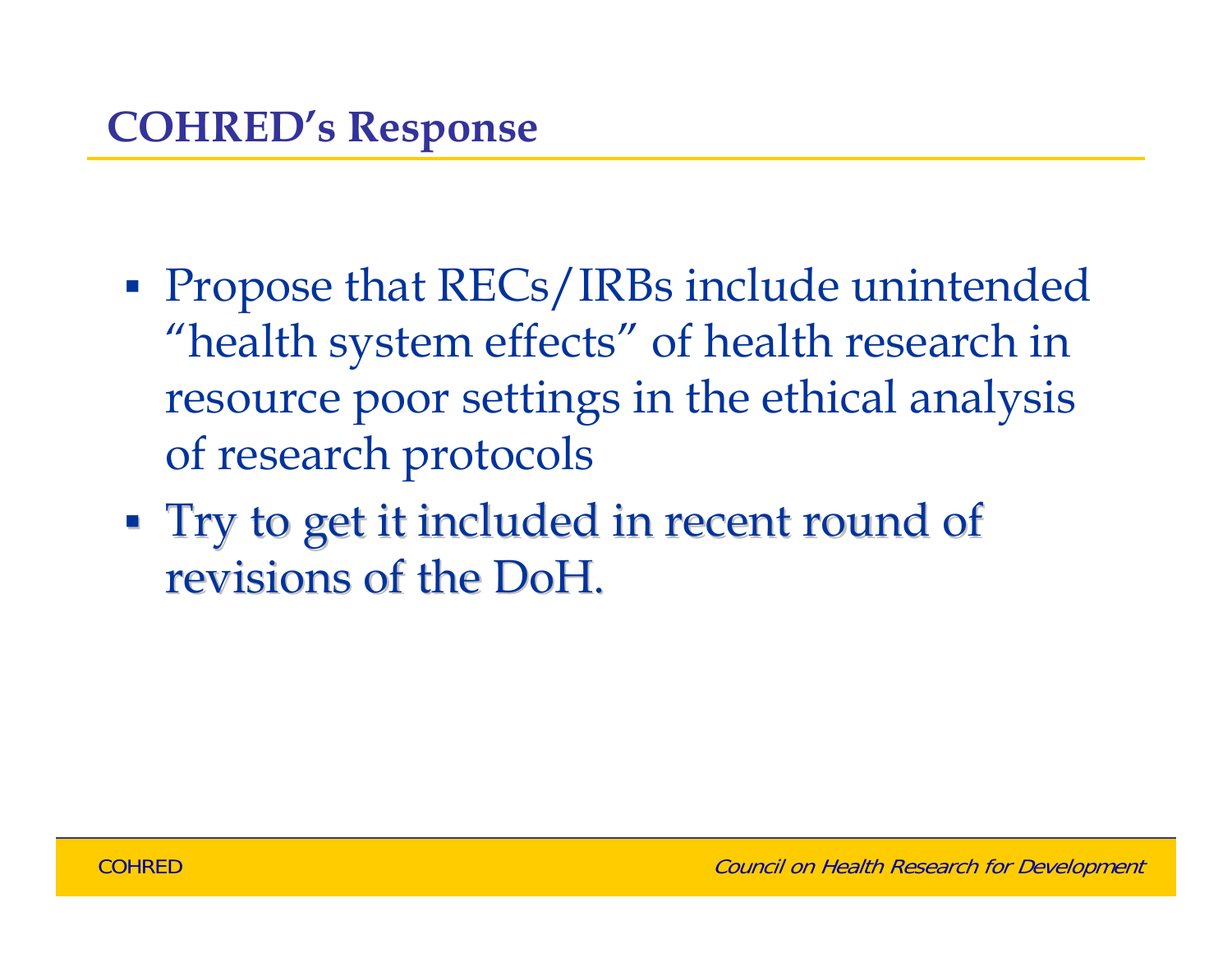5A. *Large research programmes should take appropriate measures to eliminate or minimize negative consequences on health system functionality, especially when conducted in low resource environments.*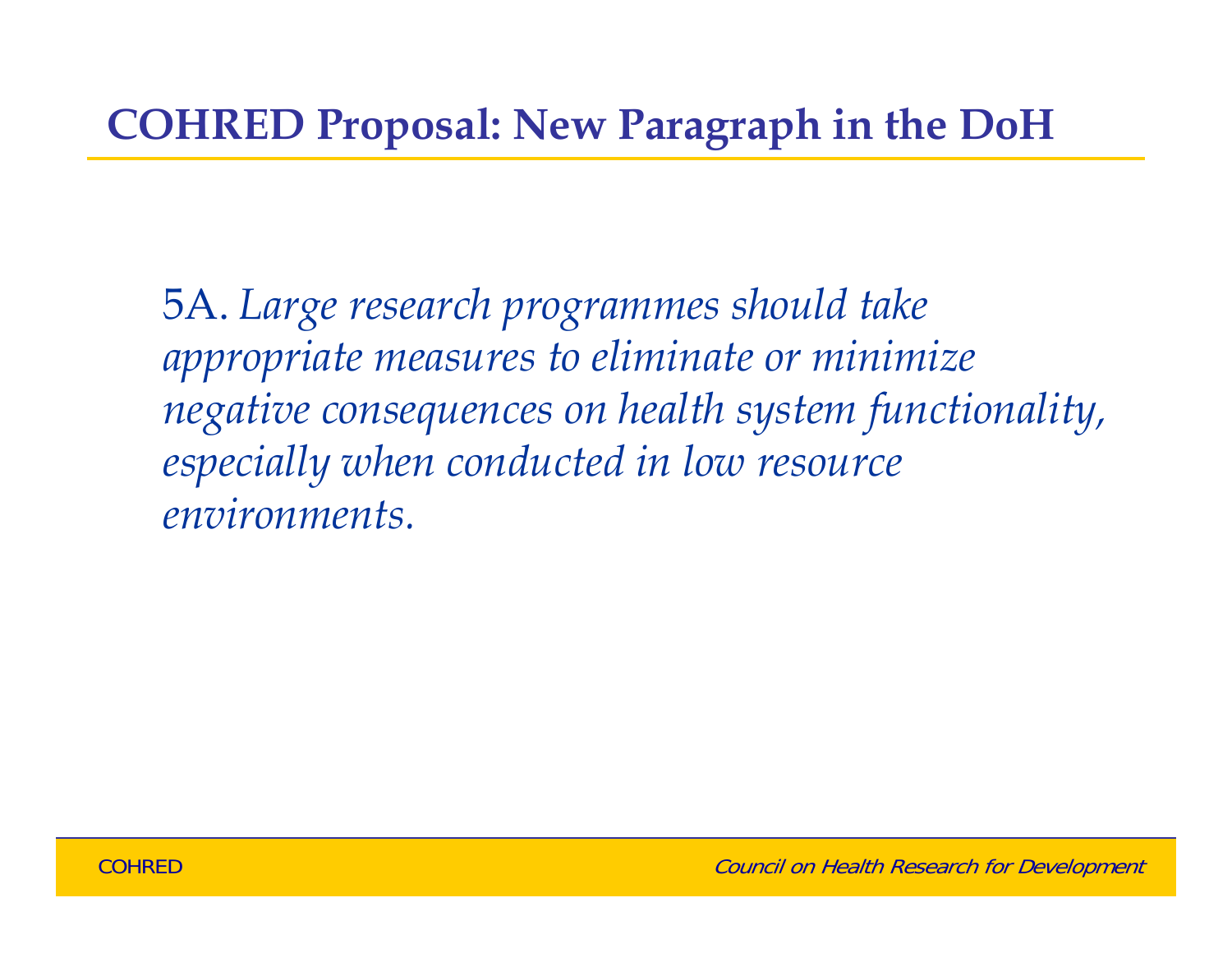- *.* research happens in their review of research **Service Service**  Should IRBs/RECs consider health research priorities and the context in which health proposals?
- Should this be formalised in existing guidelines and declarations?
- $\mathcal{L}(\mathcal{L})$ **IF Is the COHRED proposal worded properly?**